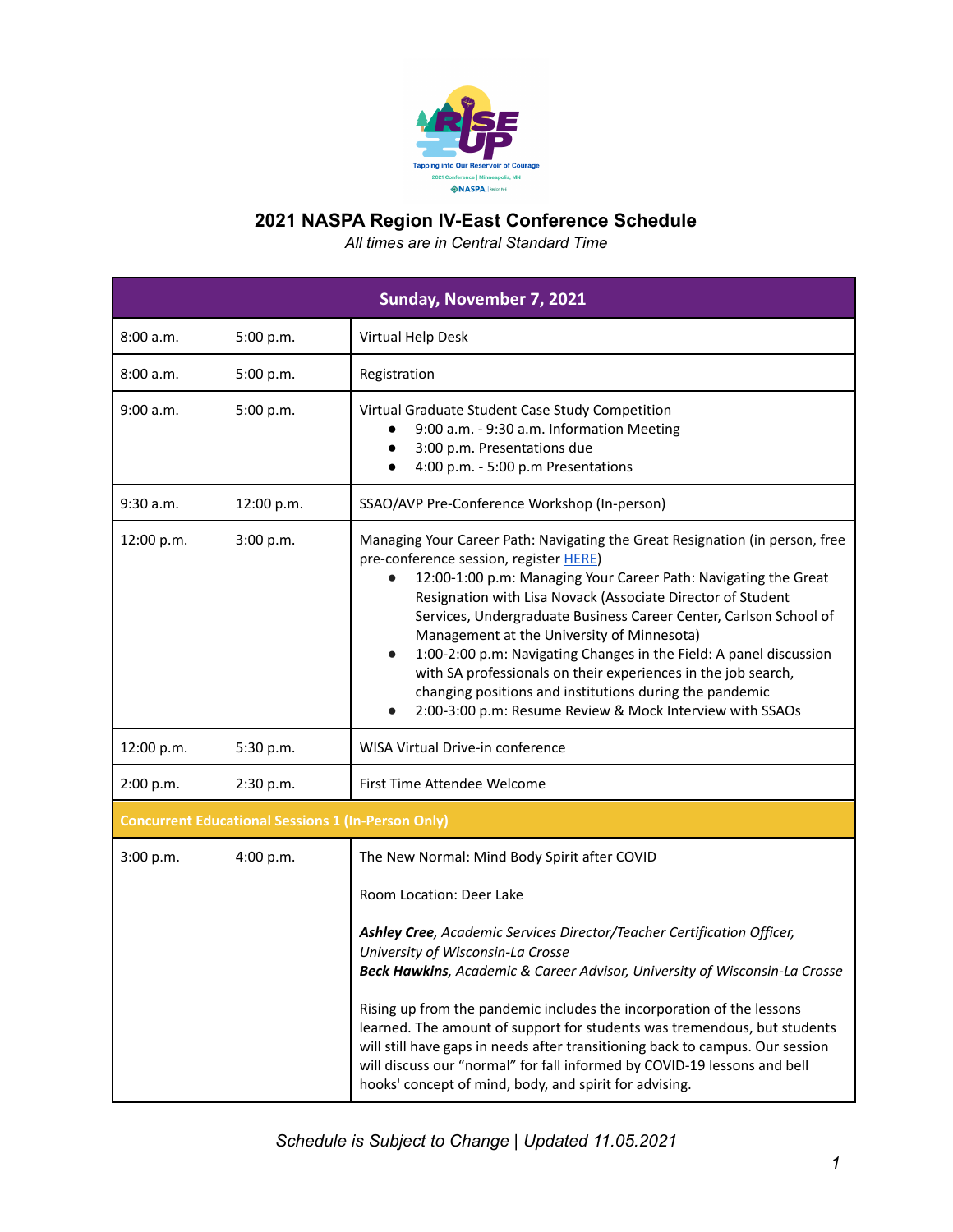

| 3:00 p.m. | 4:00 p.m. | Recreation and Wellness Amid a Pandemic: Leading with EGG                                                                                                                                                                                                                                                                                                                                                                                                    |
|-----------|-----------|--------------------------------------------------------------------------------------------------------------------------------------------------------------------------------------------------------------------------------------------------------------------------------------------------------------------------------------------------------------------------------------------------------------------------------------------------------------|
|           |           | Room Location: Elk Lake                                                                                                                                                                                                                                                                                                                                                                                                                                      |
|           |           | George Brown, Assistant Vice Provost and Director of Recreation and<br>Wellness, The University of Minnesota Twin Cities                                                                                                                                                                                                                                                                                                                                     |
|           |           | Amid the challenges faced during the Global Pandemic, Recreation and<br>Wellness at the University of Minnesota-Twin Cities navigated openings and<br>closings while working within significant health and safety restrictions. Using<br>the EGG principle of leading with empathy, grace, and gratitude, important<br>operations were established to provide a vital resource to the campus<br>community.                                                   |
| 3:00 p.m. | 4:00 p.m. | Refilling our Reservoirs of Courage: Lessons from Concurrent Transitions                                                                                                                                                                                                                                                                                                                                                                                     |
|           |           | Room Location: Pine/Cedar Lake                                                                                                                                                                                                                                                                                                                                                                                                                               |
|           |           | <b>Dacia Carter, Retention and Mentoring Programming Coordinator, University</b><br>of Northern Iowa<br>Kalyani Kannan, LGBTQ+ Student Services Coordinator, University of<br>Northern Iowa<br>Yakira Sanders, Program Assistant Center for Multicultural Education,<br>University of Northern Iowa<br>When incidents of racial bias occur, the responsibility to respond and<br>support campus communities falls on professionals with the word "diversity" |
|           |           | in their job titles. When the COVID-19 pandemic surged from one campus to<br>the next, we all learned to operate with a great deal of uncertainty and<br>volatility. In this session, we explore the relationship between<br>national/international events, campus communities, and our individual<br>reservoirs of courage.                                                                                                                                 |
| 3:00 p.m. | 4:00 p.m. | Courageously Forging Culturally Relevant Pathways for Hmong Americans in<br><b>Higher Education</b>                                                                                                                                                                                                                                                                                                                                                          |
|           |           | Room Location: Ballroom 4                                                                                                                                                                                                                                                                                                                                                                                                                                    |
|           |           | Aeriel Ashlee, Assistant Professor and Graduate Director College Counseling<br>and Student Development, St. Cloud State University<br>Mai Xiong, Career Coach Carlson School of Management, University of<br><b>Minnesota Twin Cities</b><br>Samantha Yang, Graduate Student, St. Cloud State University<br>Tony Yang, Program Manager for Diversity, Equity, and Inclusion, St. Thomas                                                                      |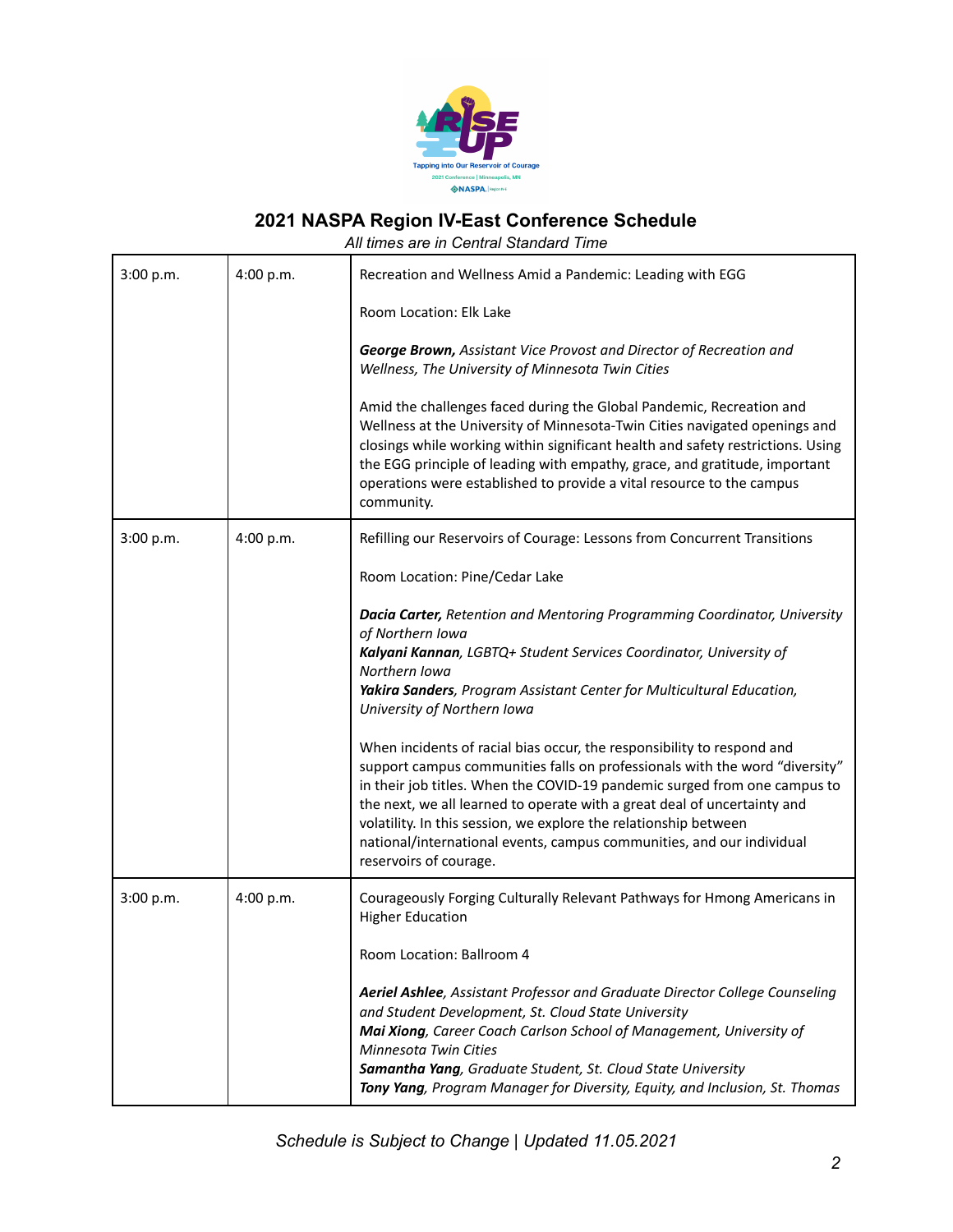

|           |           | <b>Opus College of Business</b><br>How can student affairs professionals support Hmong American college<br>students, who are often overlooked in aggregated data? In this session, a<br>panel of Hmong American graduate students and full-time professionals will<br>share reflections from their own collegiate experiences, insights from their<br>student affairs experience, and culturally relevant strategies for others<br>seeking to better understand and support Hmong Americans in higher<br>education.                                                                                                                                                                                                                                                                                                                                                                                                                                       |
|-----------|-----------|-----------------------------------------------------------------------------------------------------------------------------------------------------------------------------------------------------------------------------------------------------------------------------------------------------------------------------------------------------------------------------------------------------------------------------------------------------------------------------------------------------------------------------------------------------------------------------------------------------------------------------------------------------------------------------------------------------------------------------------------------------------------------------------------------------------------------------------------------------------------------------------------------------------------------------------------------------------|
|           |           | <b>Concurrent Deep Dive Educational Sessions 2 (In-Person Only)</b>                                                                                                                                                                                                                                                                                                                                                                                                                                                                                                                                                                                                                                                                                                                                                                                                                                                                                       |
| 4:15 p.m. | 5:30 p.m. | One Size Does Not Fit All: Strategies to Effectively Bridge Research to Practice<br>when Assessing a Division of Student Affairs<br>Room Location: Deer Lake<br>Brandon R. G. Smith, Doctoral Student-Higher Adult and Lifelong<br>Education, Michigan State University<br>Jesenia Rosales, Doctoral Student-Higher Adult and Lifelong Education,<br><b>Michigan State University</b><br>Dr. Patricia Marin, Associate Professor, and Student Affairs Administration<br>Program Coordinator, Michigan State University<br>The book One Size Does Not Fit All (Manning et al., 2014) offers an overview<br>of Student Affairs (SA) divisional models. The presenters--each<br>practitioner-scholars--employed this resource to assess the current functions<br>of an SA division with the intention of reimagining its future. The presenters<br>will share how this tool was used, integrating research into practice, through<br>stakeholder engagement. |
| 4:15 p.m. | 5:30 p.m. | Trusting the Process: Community Dialogues About Vulnerability and Courage<br>through Art-Based Experiences<br>Room Location: Elk Lake<br>Ann Lawton, Violence Prevention Coordinator/Art Therapist, University of<br>Wisconsin--River Falls<br>This workshop will promote opportunities to engage students and staff in<br>creative discussion-based methods which directly engage campus<br>communities. In conversations about campus culture and how we strive to<br>rise and dismantle systemic disempowerment, art-based experiences mirror<br>the inherent vulnerability and courage it takes to create campus and<br>community cultural shifts related to violence prevention, community culture,                                                                                                                                                                                                                                                  |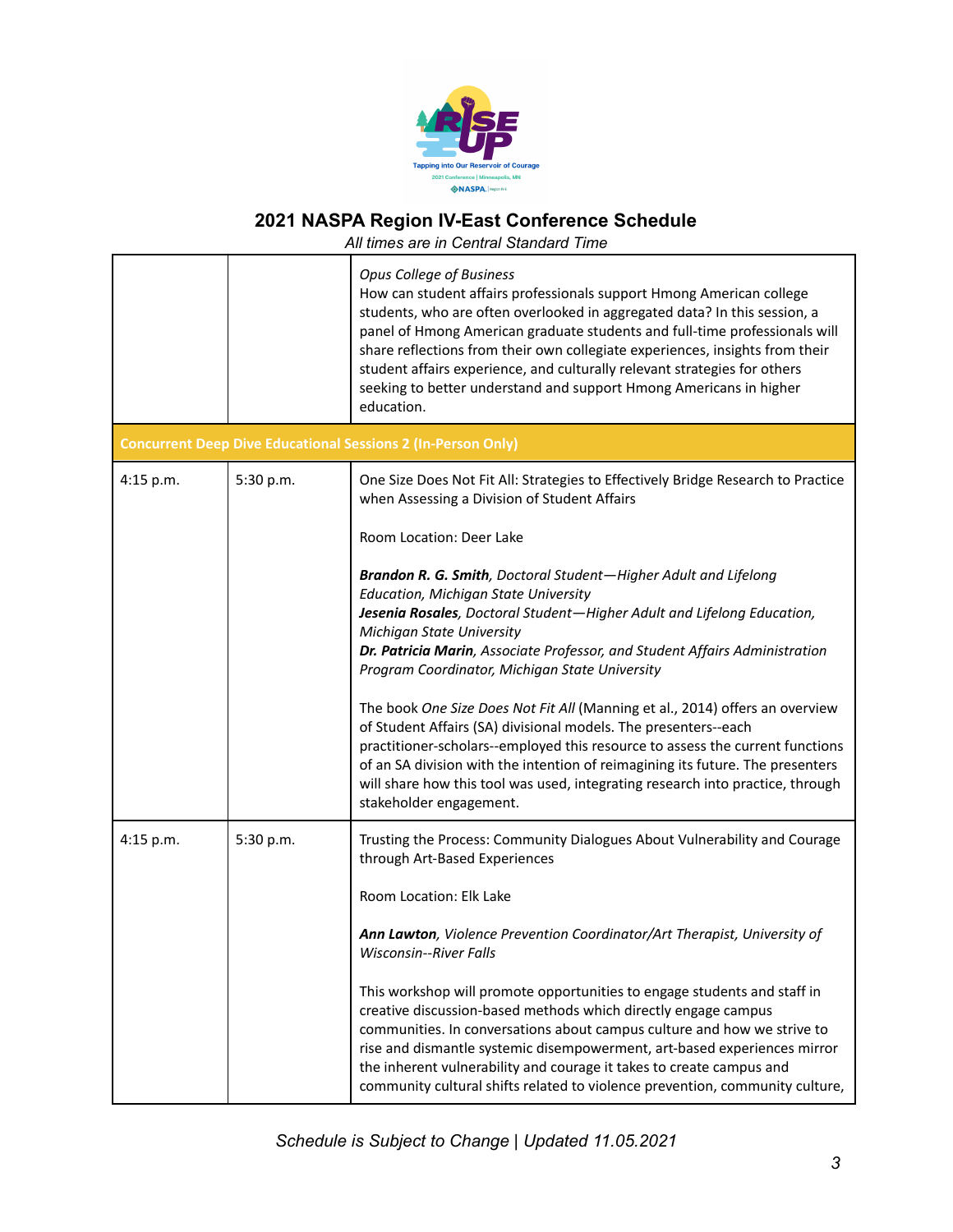

|           |           | equity, and inclusion.                                                                                                                                                                                                                                                                                                                                                                                                                                       |
|-----------|-----------|--------------------------------------------------------------------------------------------------------------------------------------------------------------------------------------------------------------------------------------------------------------------------------------------------------------------------------------------------------------------------------------------------------------------------------------------------------------|
| 4:15 p.m. | 5:30 p.m. | Using Contemplative Practice for Courage and Progress                                                                                                                                                                                                                                                                                                                                                                                                        |
|           |           | Room Location: Pine/Cedar Lake                                                                                                                                                                                                                                                                                                                                                                                                                               |
|           |           | <b>Marlon Blake</b> , Assistant Dean of Students, University of St. Thomas                                                                                                                                                                                                                                                                                                                                                                                   |
|           |           | During this interactive session, participants will be provided an overview of<br>contemplative practices (aka mindfulness) and how contemplative practice<br>may provide an additional pathway for assisting higher education<br>professionals in tapping into their courage as human beings and working<br>professionals. This session will also include small group conversations and<br>guided practices for higher education professional practitioners. |
| 7:00 p.m. | 9:00 p.m. | <b>Opening Reception</b>                                                                                                                                                                                                                                                                                                                                                                                                                                     |

| Monday, November 8, 2021 |                                                                     |                                                                                                                                                                                                                                                                                                       |
|--------------------------|---------------------------------------------------------------------|-------------------------------------------------------------------------------------------------------------------------------------------------------------------------------------------------------------------------------------------------------------------------------------------------------|
| 6:30 a.m.                | 7:30 a.m.                                                           | Morning Yoga (Location: Birch/Maple Lake)                                                                                                                                                                                                                                                             |
| 10:00 a.m.               | 5:00 p.m.                                                           | Virtual Help Desk                                                                                                                                                                                                                                                                                     |
| 8:00a.m.                 | 5:00 p.m.                                                           | Registration                                                                                                                                                                                                                                                                                          |
| 8:00 a.m.                | 5:00 p.m.                                                           | <b>Exhibit Hall</b>                                                                                                                                                                                                                                                                                   |
| 8:00 a.m.                | 8:50a.m.                                                            | SSAO & Mid-Level Pro Morning Mixer (Room Location: Elk Lake)                                                                                                                                                                                                                                          |
| 9:00 a.m.                | $10:30$ a.m.                                                        | Conference Welcome and Keynote Speaker                                                                                                                                                                                                                                                                |
|                          | <b>Concurrent Educational Sessions 3 (Virtual Session Included)</b> |                                                                                                                                                                                                                                                                                                       |
| $11:00$ a.m.             | 12:00 p.m.                                                          | Spork Theory: Supporting Neurodiverse Students Holistically and<br>Day-to-Day                                                                                                                                                                                                                         |
|                          |                                                                     | Room Location: Deer Lake                                                                                                                                                                                                                                                                              |
|                          |                                                                     | Kirwin Seger, Graduate Student, Western Illinois University                                                                                                                                                                                                                                           |
|                          |                                                                     | Many SA professionals, especially disabled professionals, neurodiverse<br>professionals, and professionals dealing with mental illness, find their<br>ability to tap into their reservoir varies from day to day. Some are good<br>days, others are bad days. 2 theories attempt to model this: Spoon |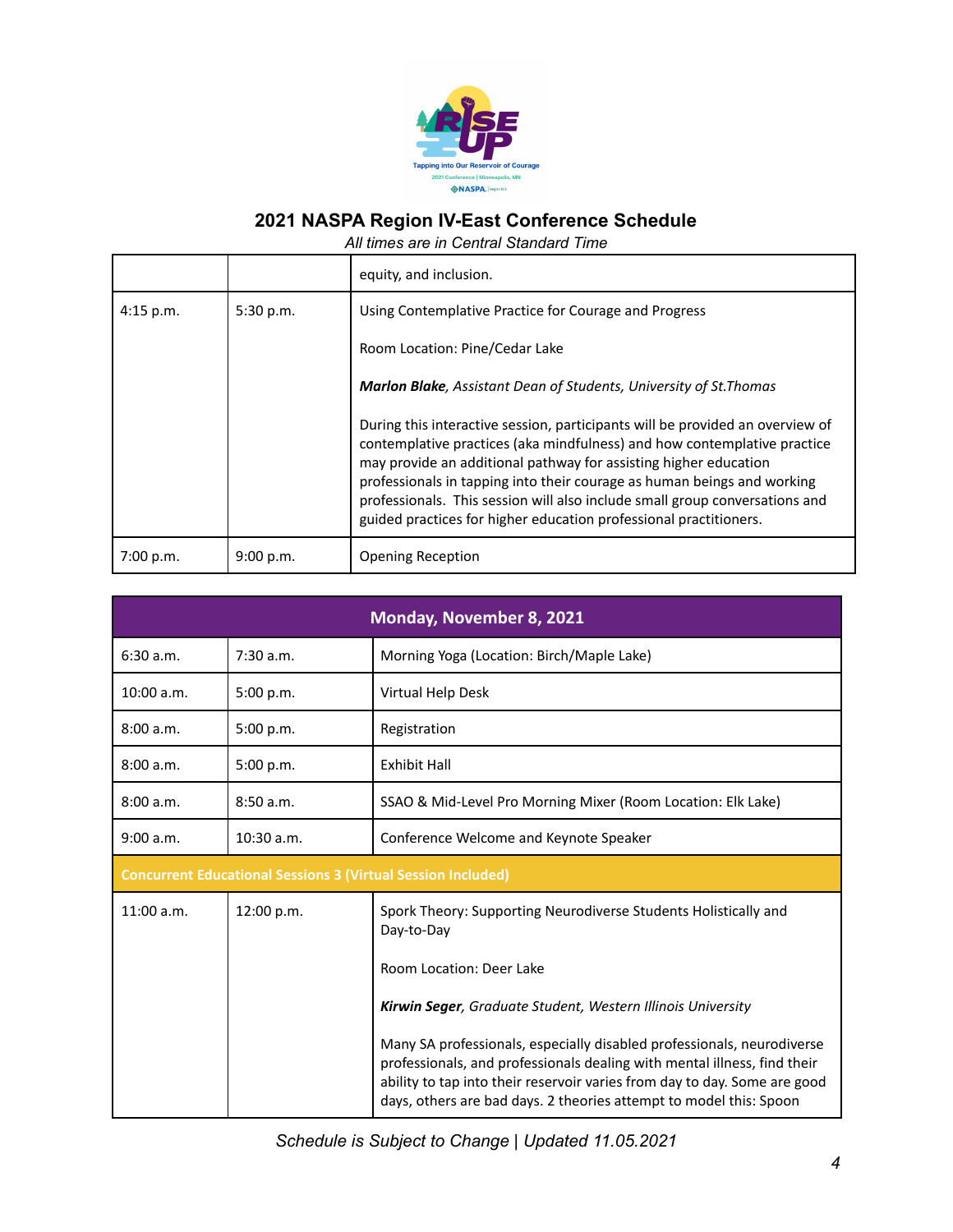

|              |            | Theory and Fork Theory. However, there's a middle ground. Spork<br>Theory allows us to holistically support students and ourselves.                                                                                                                                                                                                                                                                                                                                                                                                                                                                                                                                                                                                                                                                |
|--------------|------------|----------------------------------------------------------------------------------------------------------------------------------------------------------------------------------------------------------------------------------------------------------------------------------------------------------------------------------------------------------------------------------------------------------------------------------------------------------------------------------------------------------------------------------------------------------------------------------------------------------------------------------------------------------------------------------------------------------------------------------------------------------------------------------------------------|
| $11:00$ a.m. | 12:00 p.m. | Using an Equity Lens in Restorative Justice                                                                                                                                                                                                                                                                                                                                                                                                                                                                                                                                                                                                                                                                                                                                                        |
|              |            | Room Location: Elk Lake                                                                                                                                                                                                                                                                                                                                                                                                                                                                                                                                                                                                                                                                                                                                                                            |
|              |            | Savala DeVoge, Dean of Student Engagement and Wellness, University<br>of Minnesota Crookston<br>Erica Claybrook-Cookman, Assistant Director of Residential Education,                                                                                                                                                                                                                                                                                                                                                                                                                                                                                                                                                                                                                              |
|              |            | University of Minnesota Crookston<br><b>Octavia Hubert</b> , Area Coordinator for Residential Multicultural<br>Programming, University of Minnesota Crookston                                                                                                                                                                                                                                                                                                                                                                                                                                                                                                                                                                                                                                      |
|              |            | The University of Minnesota, Crookston (UMC) is a small, rural 4-year<br>institution located in Northwestern Minnesota. Pursuant to the Land<br>Grant mission of Minnesota, UMC provides quality education to<br>students from diverse backgrounds. Traditionally, student conduct<br>concerns were addressed punitively. Sanctions were typically issued in<br>the form of fines, further marginalizing students from lower-SES<br>backgrounds. This approach to student conduct also fostered implicit<br>bias, disproportionately impacted BIPOC students as a result. In AY<br>2019-2020, the Departments of Residential Life and Campus Security,<br>under the guidance of the Dean of Students, revised the existing<br>conduct protocol to better reflect standards of restorative justice. |
| 11:00 a.m.   | 12:00 p.m. | Call Me By My Name                                                                                                                                                                                                                                                                                                                                                                                                                                                                                                                                                                                                                                                                                                                                                                                 |
|              |            | Room Location: Pine/Cedar Lake                                                                                                                                                                                                                                                                                                                                                                                                                                                                                                                                                                                                                                                                                                                                                                     |
|              |            | Kalyani Kannan, LGBTQ* Student Services Coordinator, University of<br>Northern Iowa                                                                                                                                                                                                                                                                                                                                                                                                                                                                                                                                                                                                                                                                                                                |
|              |            | Staff and student leaders alike play crucial roles in building community.<br>Often, one of the most impactful practices to foster a sense of<br>belonging is also among the simplest: learning names. Through<br>discussion of participants' experiences, successful initiatives at the<br>presenter's campus, and brainstorming strategies, participants will gain<br>an appreciation for the value of learning names and incorporating<br>names into community building.                                                                                                                                                                                                                                                                                                                         |
| 11:00 a.m.   | 12:00 p.m. | Courage: Capitalizing Or Using Resources As Gifts in Education                                                                                                                                                                                                                                                                                                                                                                                                                                                                                                                                                                                                                                                                                                                                     |
|              |            | Room Location: Ballroom 4                                                                                                                                                                                                                                                                                                                                                                                                                                                                                                                                                                                                                                                                                                                                                                          |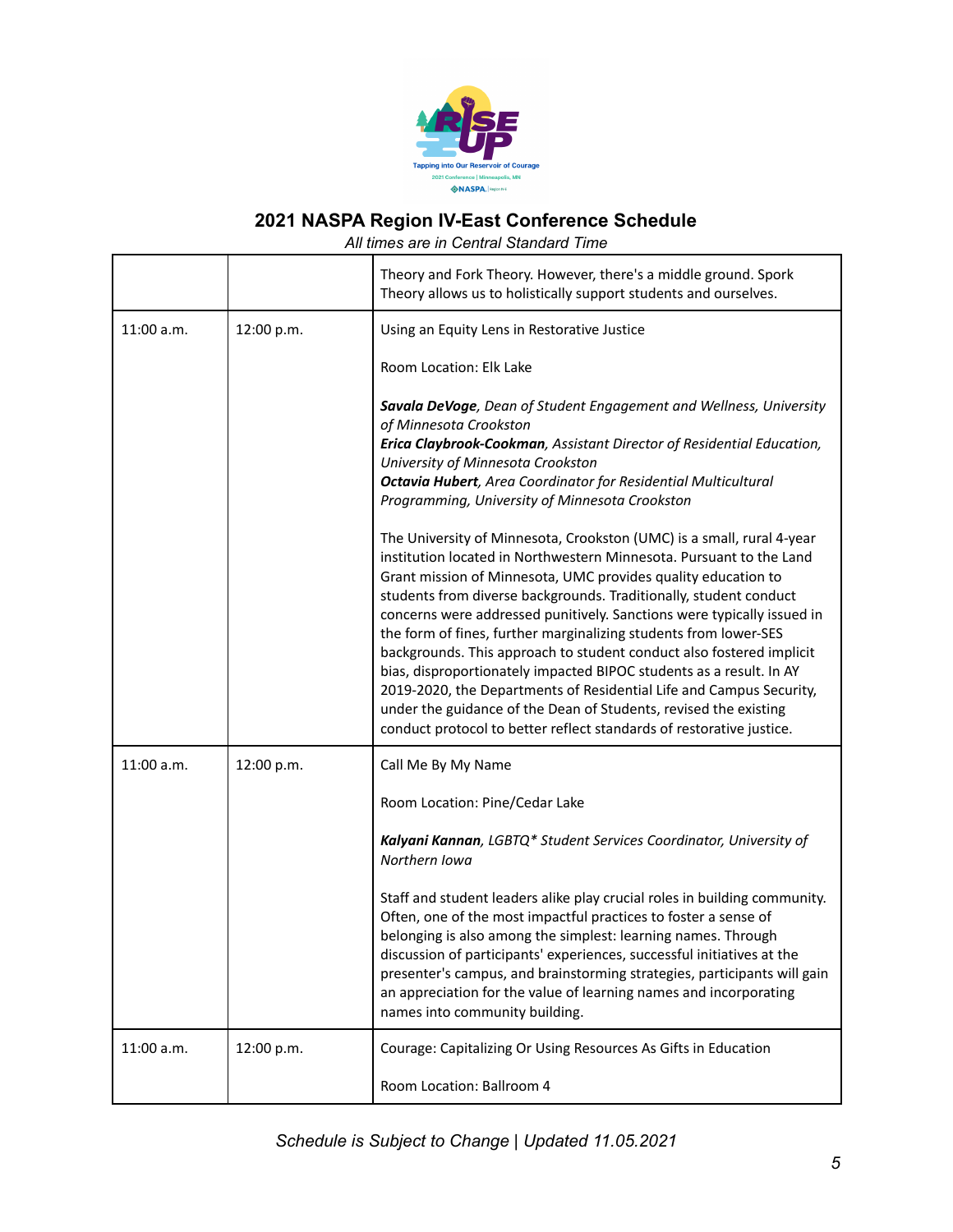

|              |                                                                     | David Schmid, Assistant Professor, University of Northern Iowa<br>Shelley Price-Williams, Assistant Professor, University of Northern Iowa<br>Have you ever thought about teaching? The skills, experiences, and<br>resources that you have as a practitioner directly translate to skills you<br>can use as a professor or adjunct instructor. Attend this session to learn<br>what these former practitioners learned from a self-study of their<br>teaching experience and how you can use your skills as a teacher!                                                                                                                                                  |
|--------------|---------------------------------------------------------------------|--------------------------------------------------------------------------------------------------------------------------------------------------------------------------------------------------------------------------------------------------------------------------------------------------------------------------------------------------------------------------------------------------------------------------------------------------------------------------------------------------------------------------------------------------------------------------------------------------------------------------------------------------------------------------|
| $11:00$ a.m. | 12:00 p.m.                                                          | VIRTUAL: Advocating for Career Development as a High-Impact Practice<br>(HIP) for First-Year Students and Students in Transition<br>Nicole Shopbell, Director of Undergraduate Education, University of                                                                                                                                                                                                                                                                                                                                                                                                                                                                  |
|              |                                                                     | Minnesota<br>Dr. Michael Stebleton, Associate Professor Coordinator of Higher<br>Education Program, University of Minnesota                                                                                                                                                                                                                                                                                                                                                                                                                                                                                                                                              |
|              |                                                                     | Career development initiatives play a critical role in first-year<br>programming connecting students with career services early, fostering<br>an important connection between self-exploration and career<br>readiness. We will explore career development as a HIP in the first year<br>through the integration of career development into the curriculum<br>while highlighting relevant research and first-year programming at the<br>University of Minnesota.                                                                                                                                                                                                         |
| 12:00 p.m.   | 1:15 p.m.                                                           | Lunch and Awards                                                                                                                                                                                                                                                                                                                                                                                                                                                                                                                                                                                                                                                         |
|              | <b>Concurrent Educational Sessions 4 (Virtual Session Included)</b> |                                                                                                                                                                                                                                                                                                                                                                                                                                                                                                                                                                                                                                                                          |
| 1:30 p.m.    | 2:30 p.m.                                                           | Promoting a Class on Indigenous Food Sovereignty on a College Campus                                                                                                                                                                                                                                                                                                                                                                                                                                                                                                                                                                                                     |
|              |                                                                     | Room Location: Deer Lake                                                                                                                                                                                                                                                                                                                                                                                                                                                                                                                                                                                                                                                 |
|              |                                                                     | Kiara O'Reilly, Graduate Student, University of Minnesota                                                                                                                                                                                                                                                                                                                                                                                                                                                                                                                                                                                                                |
|              |                                                                     | Native American students arrive at a college campus built upon their<br>ancestral land, but they are historically underrepresented with little to<br>no culturally responsive practices in place despite the historical trauma<br>they have endured. To hold universities accountable for their recent<br>land acknowledgments and to encourage action, we need to<br>incorporate a revitalization of Indigenous culture into the ethos of the<br>university. Universities can address the power imbalance that resulted<br>in the displacement of land and ancestral foods for Native American<br>students by implementing a food sovereignty class into a food science |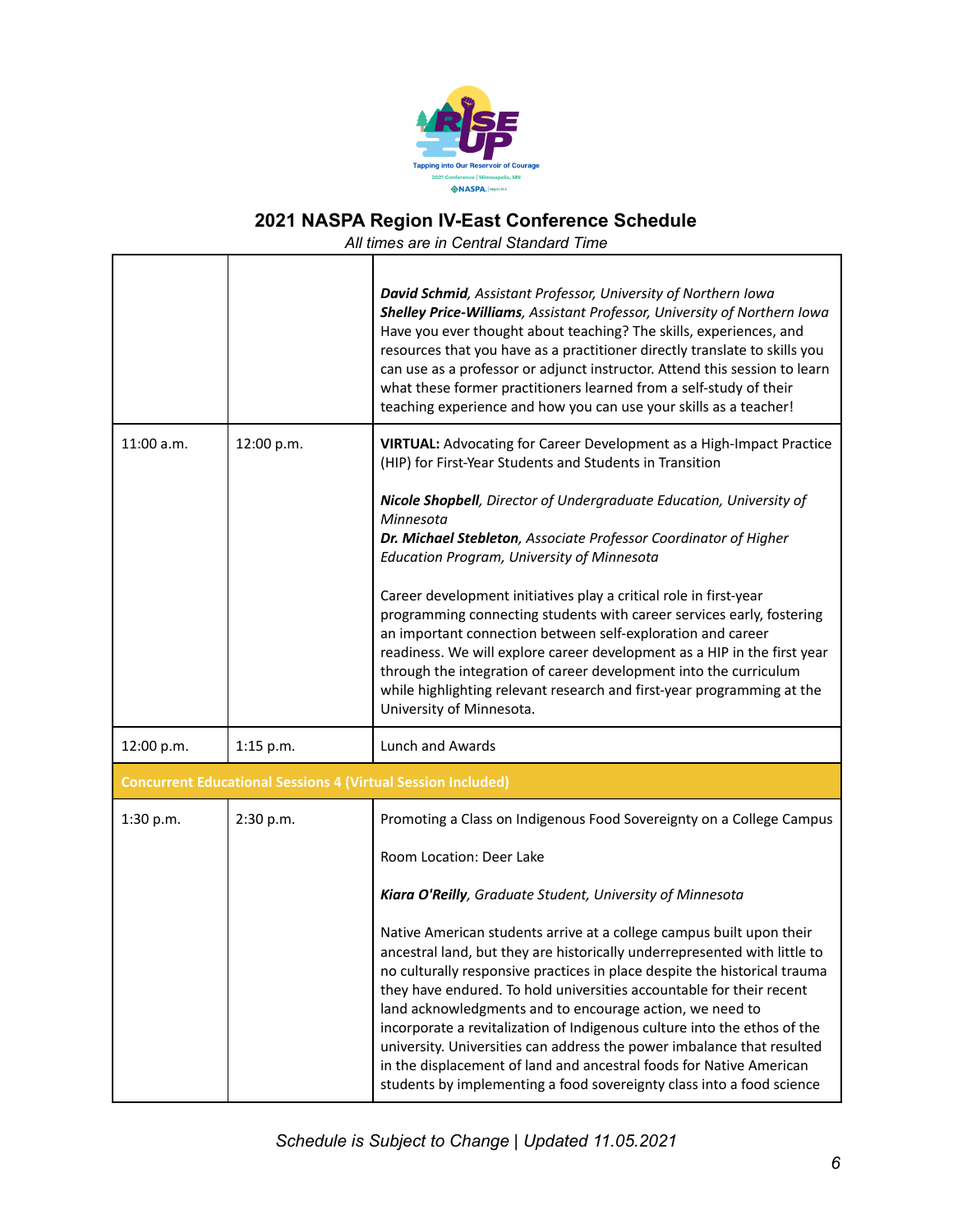

|           |           | program, which I will outline in this presentation.                                                                                                                                                                                                                                                                                                                                                                                                                                                                                                                                                                                                                                                                                                                                                                                       |
|-----------|-----------|-------------------------------------------------------------------------------------------------------------------------------------------------------------------------------------------------------------------------------------------------------------------------------------------------------------------------------------------------------------------------------------------------------------------------------------------------------------------------------------------------------------------------------------------------------------------------------------------------------------------------------------------------------------------------------------------------------------------------------------------------------------------------------------------------------------------------------------------|
| 1:30 p.m. | 2:30 p.m. | Rising Up: How to Increase the Power of Peer Education<br>Room Location: Elk Lake<br>Kristin Michel, Graduate Student, University of Northern Iowa<br>Molly Mundt, Graduate Student, University of Northern Iowa<br>Universities are introducing peers as student-support agents at a<br>growing rate. The goal of having these peers, or "peer educators" is to<br>create a supportive environment for student learning and academic<br>success. This session highlights the benefits that both students and<br>peer educators receive as a result of integrating peer education on<br>college campuses.                                                                                                                                                                                                                                 |
| 1:30 p.m. | 2:30 p.m. | Rising Up from Enrolling to Serving: A Multidimensional Conceptual<br>Framework for Emerging HSIs<br>Room Location: Pine/Cedar Lake<br>Sharee Myricks, Director of Office of Diversity and Intercultural Life,<br>North Park University - Chicago<br>Evelyn Aponte-Aucutt, Director of Academic Engagement and Advising,<br>North Park University - Chicago<br>Latina/o students form the largest minority group attending institutions<br>of higher education. However, institutions have yet to 'Rise Up' to<br>cultivate a diverse campus climate that ensures all students thrive and<br>persist. The session will focus on opportunities that impact the<br>retention and persistence of Latina/o/x around increasing sense of<br>belonging, validating students' community cultural wealth, and<br>implementing theory to practice. |
| 1:30 p.m. | 2:30 p.m. | Wicked Problems and Collaborative Solutions: Applying Design Thinking<br>to Problem Solving in Student Affairs<br>Room Location: Ballroom 4<br>Adam Peck, Assistant Vice President for Student Affairs, Illinois State<br>University<br>Higher Education presents today's professionals with many ' Wicked                                                                                                                                                                                                                                                                                                                                                                                                                                                                                                                                |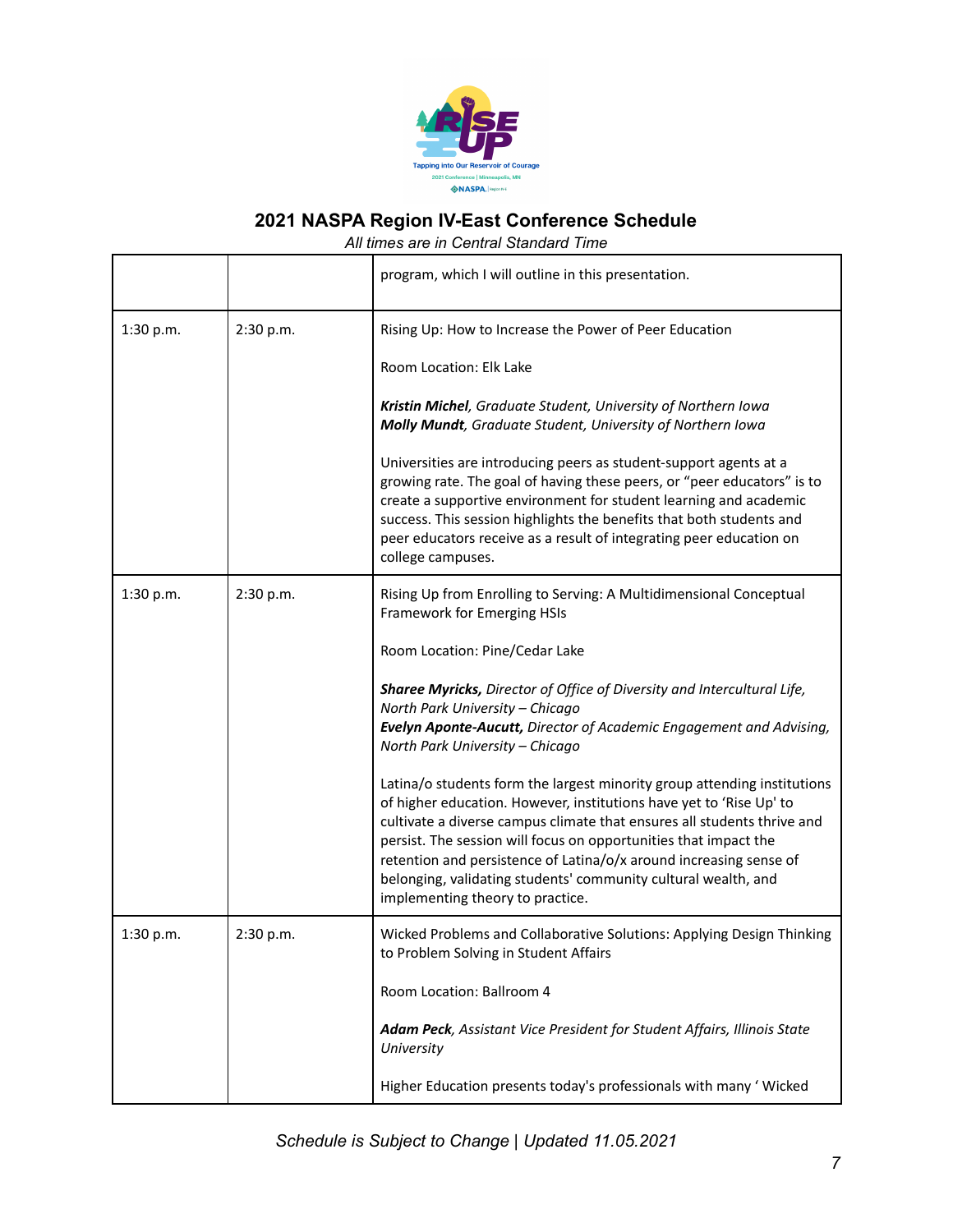

|           |                                                                     | Problems' In the parlance of Design Thinking, these are problems on<br>which there is no clear consensus of the right or wrong way to<br>approach them, and which require collaborative, interdisciplinary<br>solutions. This session will draw upon concepts from the presenter's<br>recent book, Applying Design Thinking to the Measurement of<br>Experiential Learning, to demonstrate how we might apply these<br>concepts to make better, more collaborative decisions.                                                                                                                                                                                                                                                                                                                                                                                          |
|-----------|---------------------------------------------------------------------|------------------------------------------------------------------------------------------------------------------------------------------------------------------------------------------------------------------------------------------------------------------------------------------------------------------------------------------------------------------------------------------------------------------------------------------------------------------------------------------------------------------------------------------------------------------------------------------------------------------------------------------------------------------------------------------------------------------------------------------------------------------------------------------------------------------------------------------------------------------------|
| 1:30 p.m. | 2:30 p.m.                                                           | <b>VIRTUAL:</b> Championing Undocumented College Student Success                                                                                                                                                                                                                                                                                                                                                                                                                                                                                                                                                                                                                                                                                                                                                                                                       |
|           |                                                                     | Ireri Rivas Mier y Teran, Senior Program Manager Scholars Programs,<br>TheDream US National Organization<br>Sharee Myricks, Director of the Office of Diversity and Intercultural Life,<br>North Park University<br>Evelyn Aponte-Aucutt, Director of Academic Engagement and Advising,<br>North Park. University                                                                                                                                                                                                                                                                                                                                                                                                                                                                                                                                                      |
|           |                                                                     | Undocumented college students face various obstacles to college<br>access and success that impact their admissions process, time on<br>campus, and their transition to career success. These obstacles were<br>exacerbated by the turmoil of 2020, namely the impact of the<br>COVID-19 pandemic and a year of ever-changing threats to DACA. From<br>our experience serving thousands of Dreamers across 70 institutions,<br>this session will provide an overview of the lessons learned from a year<br>of turmoil and share promising practices to (re)engage undocumented<br>college students in and through college with an eye toward their<br>success post-graduation. The session will focus on opportunities around<br>funding (internships, fellowships, etc.), a sense of belonging, and<br>validation of undocumented students' community cultural wealth. |
|           | <b>Concurrent Educational Sessions 5 (Virtual Session Included)</b> |                                                                                                                                                                                                                                                                                                                                                                                                                                                                                                                                                                                                                                                                                                                                                                                                                                                                        |
| 2:45 p.m. | 3:45 p.m.                                                           | When Your Office is Small but MIGHTY: Intersection of between Title IX<br>and Prevention Education<br>Room Location: Pine/Cedar Lake                                                                                                                                                                                                                                                                                                                                                                                                                                                                                                                                                                                                                                                                                                                                   |
|           |                                                                     | Vicky Kulicke, Director Title IX and Compliance and Title IX Coordinator,<br>The University of Toledo<br>Lindsay Tuttle, Sexual Misconduct Prevention Education Coordinator,<br>The University of Toledo                                                                                                                                                                                                                                                                                                                                                                                                                                                                                                                                                                                                                                                               |
|           |                                                                     | The presenters will discuss the evolution of the offices and in how it<br>came to be in its present state of housing Title IX and Sexual                                                                                                                                                                                                                                                                                                                                                                                                                                                                                                                                                                                                                                                                                                                               |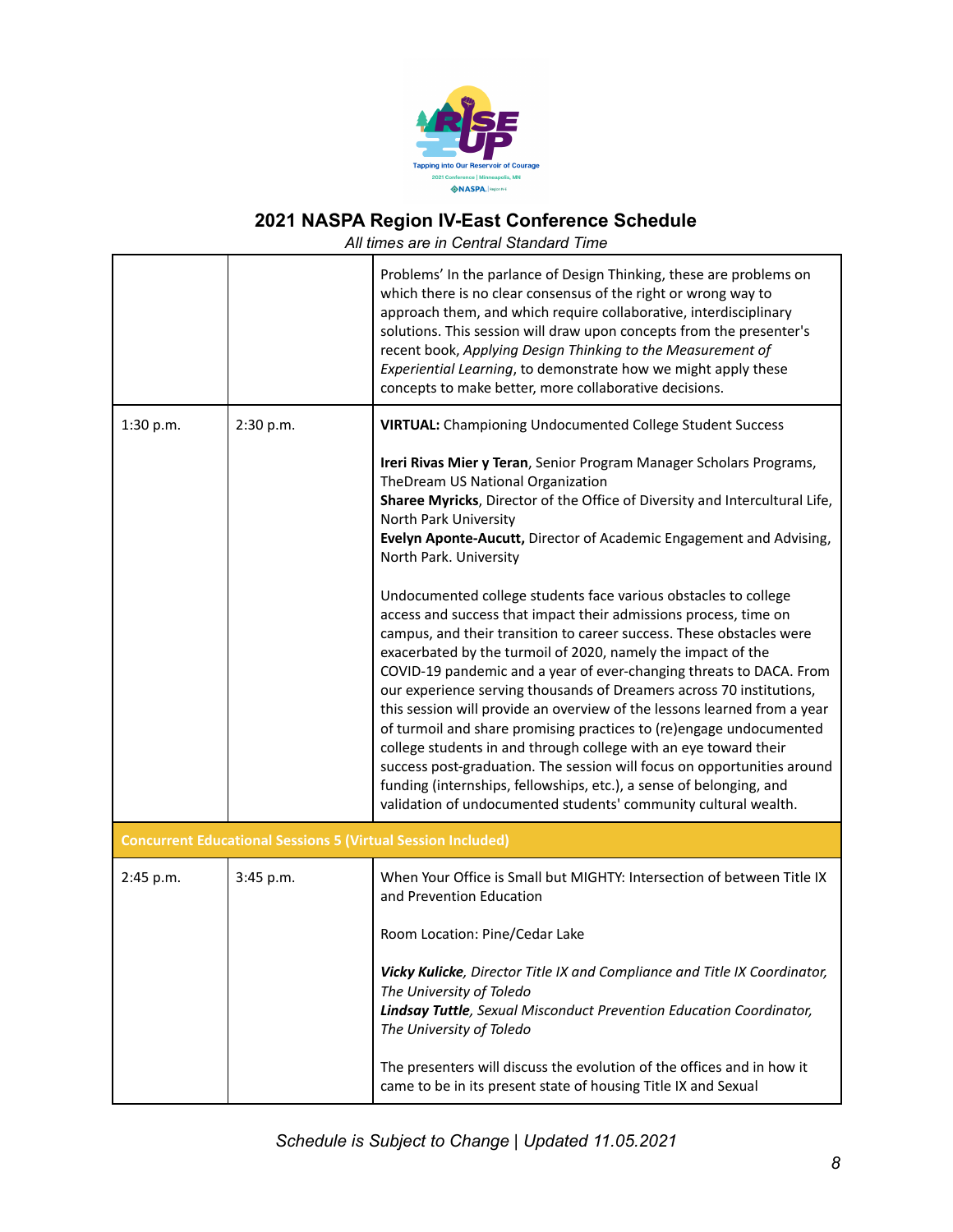

|           |           | Misconduct Prevention Education together as one team in one office;<br>an anomaly in the higher education sector. We will discuss our<br>strengths and opportunities for growth while incorporating the<br>challenges Title IX has faced during COVID and beyond.                                                                                                                                                                                                      |
|-----------|-----------|------------------------------------------------------------------------------------------------------------------------------------------------------------------------------------------------------------------------------------------------------------------------------------------------------------------------------------------------------------------------------------------------------------------------------------------------------------------------|
| 2:45 p.m. | 3:45 p.m. | Critical Race Counter-Narratives from International Students on<br>Navigating Neo-Racism in Higher Education                                                                                                                                                                                                                                                                                                                                                           |
|           |           | Room Location: Deer Lake                                                                                                                                                                                                                                                                                                                                                                                                                                               |
|           |           | Aeriel Ashlee, Assistant Professor and Graduate Director. College<br>Counseling and Student Development, St. Cloud State University<br>Maria Tikhonova, Graduate Student, St. Cloud State University<br>Ibukunoluwa Lijadu, Graduate Student, St. Cloud State University<br>Summaiah Junaid, Assistant Director, Augsburg College                                                                                                                                      |
|           |           | The growth of international student populations coupled with the<br>current racial climate in the U.S. necessitates critical student affairs<br>perspectives to support these students as they navigate neo-racism in<br>higher education. This session will feature a panel of international<br>graduate students and professionals who will share critical race theory<br>(CRT) informed reflections and recommendations for working with<br>international students. |
| 2:45 p.m. | 3:45 p.m. | COVID Have You Rethinking Your Future? Is it Time for a Doctorate?                                                                                                                                                                                                                                                                                                                                                                                                     |
|           |           | Room Location: Ballroom 4                                                                                                                                                                                                                                                                                                                                                                                                                                              |
|           |           | Steven McCullar, Associate Professor, St. Cloud State University<br>Michele Braun-Heurung, Academic and Outreach and Success, St.<br><b>Cloud State University</b>                                                                                                                                                                                                                                                                                                     |
|           |           | Has the past year had you thinking about your future? Doctorate<br>programs can be a great opportunity to take your career in a new<br>direction and grow you personally and professionally. This often seems<br>like a challenge to those who work full-time. A discussion will be held<br>about the benefits, challenges, and opportunity costs of pursuing a<br>doctoral degree.                                                                                    |
| 2:45 p.m. | 3:45 p.m. | Group Leadership in Student Affairs: Building Your Leadership<br>Capabilities                                                                                                                                                                                                                                                                                                                                                                                          |
|           |           | Room Location: Elk Lake                                                                                                                                                                                                                                                                                                                                                                                                                                                |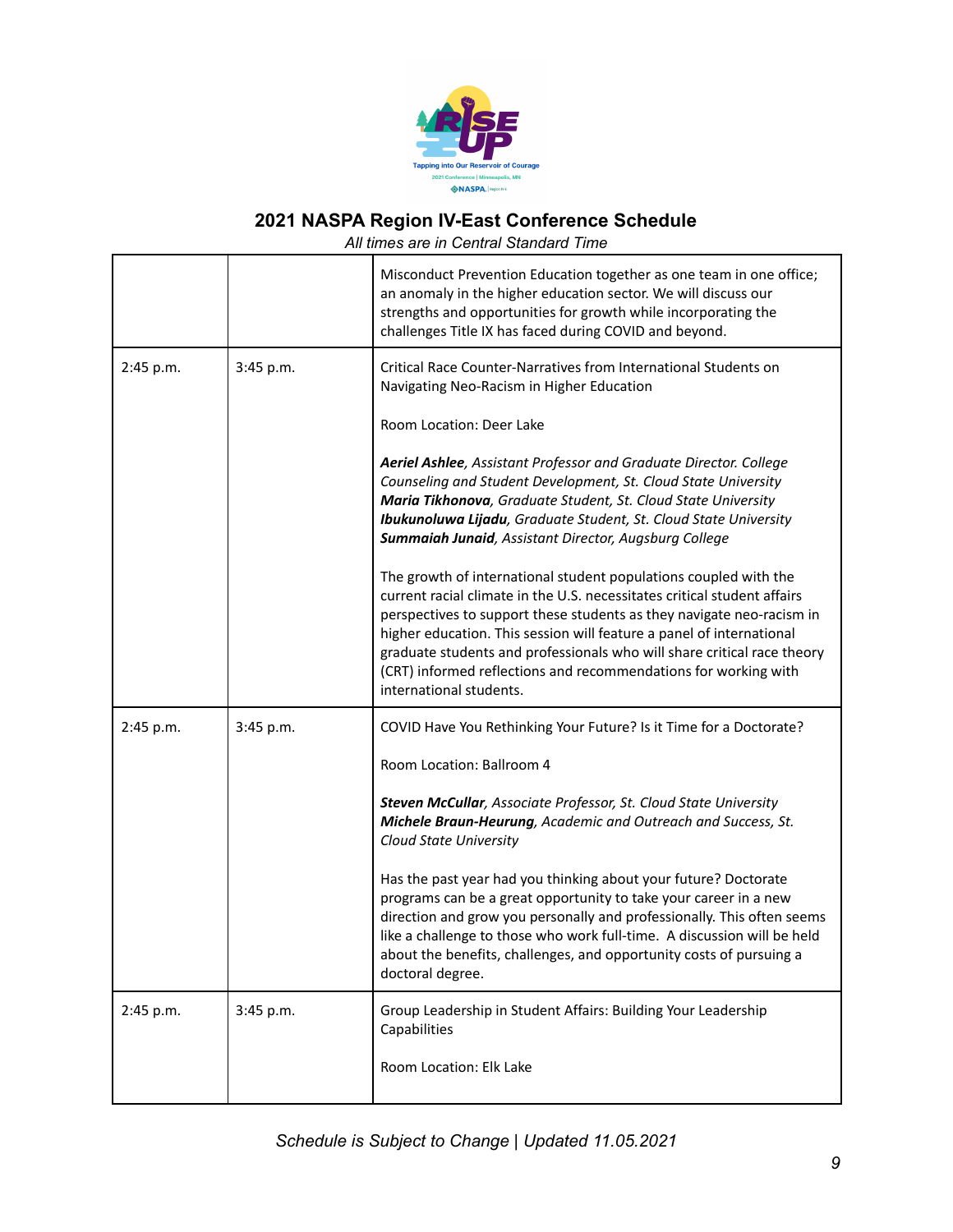

|           |           | Shelley Price-Williams, Assistant Professor, University of Northern Iowa<br>David Schmid, Assistant Professor, University of Northern Iowa                                                                                                                                                                                                                                                                                                                                                                                                                                                                                                                                                                                                                                                                                                                                                                          |
|-----------|-----------|---------------------------------------------------------------------------------------------------------------------------------------------------------------------------------------------------------------------------------------------------------------------------------------------------------------------------------------------------------------------------------------------------------------------------------------------------------------------------------------------------------------------------------------------------------------------------------------------------------------------------------------------------------------------------------------------------------------------------------------------------------------------------------------------------------------------------------------------------------------------------------------------------------------------|
|           |           | Extra-role behaviors can benefit the professional and higher education<br>organization. Advising student groups and organizations or leading a<br>team or committee are functions that student affairs professionals may<br>perform outside their functional role. This session will center on group<br>leadership through the application of Tuckerman's Model of Group<br>Development. Attendees will learn the necessary skills and strategies<br>for group leadership.                                                                                                                                                                                                                                                                                                                                                                                                                                          |
| 2:45 p.m. | 3:45 p.m. | <b>VIRTUAL: Promoting College Student Mental Health and Wellness</b><br>Through Communities of Care                                                                                                                                                                                                                                                                                                                                                                                                                                                                                                                                                                                                                                                                                                                                                                                                                 |
|           |           | Michael Stebleton, Associate Professor of Higher Education;<br>Coordinator of the Higher Education Organizational Leadership and<br>Policy Development Program, University of Minnesota Twin Cities<br>Jessica Proskin, Assistant Director for Community Engaged Learning,<br>University of Minnesota Twin Cities<br>Evan Witt, Assistant Director Leadership Training and Development<br>Orientation and Transition Experiences, University of Minnesota Twin<br><b>Cities</b><br>Building a community of care to support the mental health challenges<br>of undergraduate and graduate/professional students involves the<br>entire campus. We will discuss how staff and faculty can provide this<br>mental health support. Specifically, we will share an example of a<br>graduate-level College Student Mental Health Higher Education course<br>that fostered a community that extended beyond the classroom. |
|           |           | KC Informational/Roundtable Session (In-Person Only) & Virtual Educational Session                                                                                                                                                                                                                                                                                                                                                                                                                                                                                                                                                                                                                                                                                                                                                                                                                                  |
| 4:00 p.m. | 5:00 p.m. | KC informational Session (In-Person Only, Room Location: Ballroom 1/2)                                                                                                                                                                                                                                                                                                                                                                                                                                                                                                                                                                                                                                                                                                                                                                                                                                              |
| 4:00 p.m. | 5:00 p.m. | WISA Womxn of Color Affinity Space (Room Location: Ballroom 4)                                                                                                                                                                                                                                                                                                                                                                                                                                                                                                                                                                                                                                                                                                                                                                                                                                                      |
| 4:00 p.m. | 5:00 p.m. | <b>VIRTUAL: Research Grant Recipients</b>                                                                                                                                                                                                                                                                                                                                                                                                                                                                                                                                                                                                                                                                                                                                                                                                                                                                           |
|           |           | Students' Mental Well-being During COVID-19<br>Gudrun Nyunt, Ph.D.<br><b>Jeanine McMillen</b>                                                                                                                                                                                                                                                                                                                                                                                                                                                                                                                                                                                                                                                                                                                                                                                                                       |
|           |           | This mixed-methods case study explored students' mental well-being<br>during the COVID-19 pandemic, focusing in particular on the Fall 2020                                                                                                                                                                                                                                                                                                                                                                                                                                                                                                                                                                                                                                                                                                                                                                         |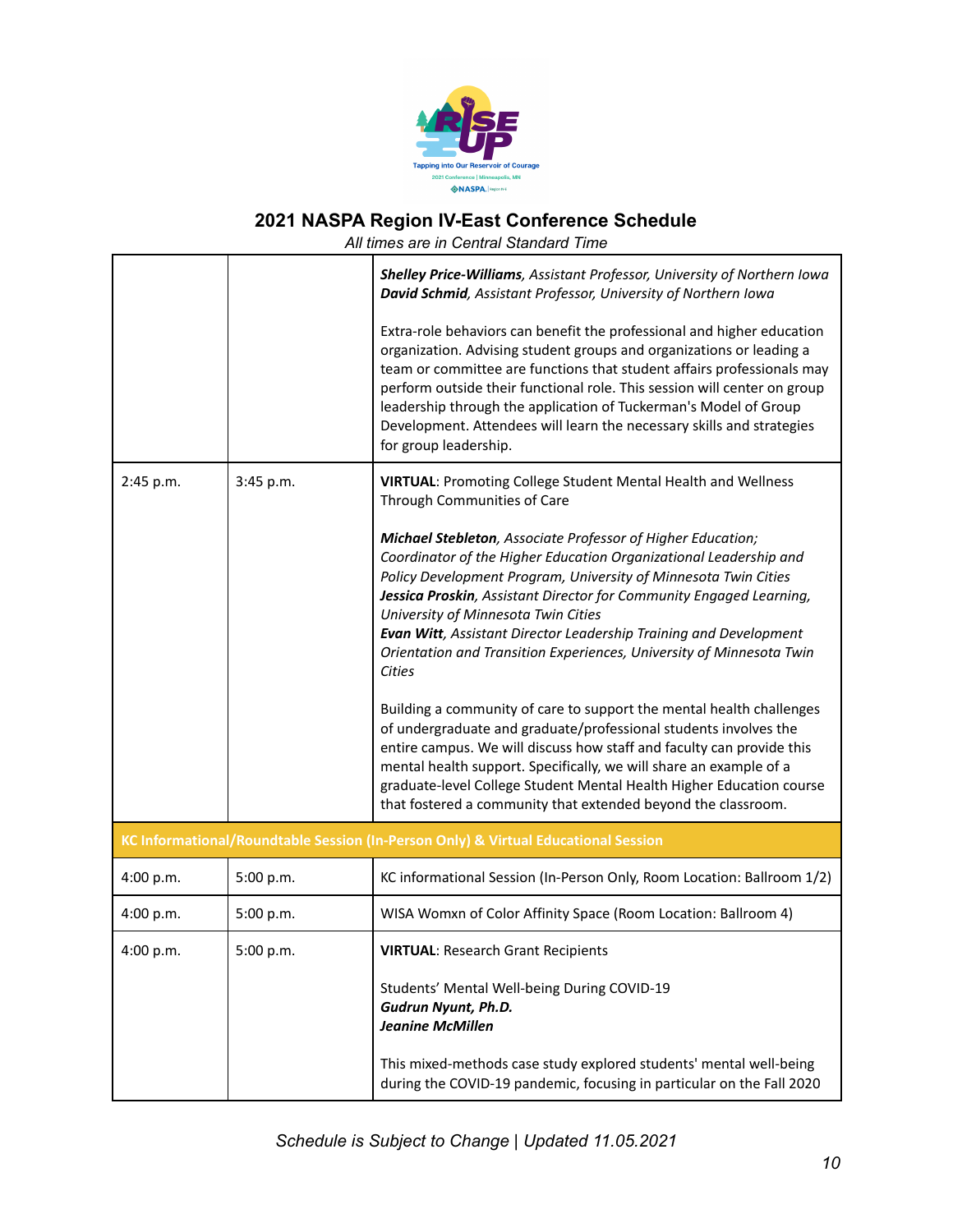

| All umes are in Central Standard Time                                                                                                                                                                                                                                                                                                                                                                                                                                                                                                                                                                                                                                                                                  |
|------------------------------------------------------------------------------------------------------------------------------------------------------------------------------------------------------------------------------------------------------------------------------------------------------------------------------------------------------------------------------------------------------------------------------------------------------------------------------------------------------------------------------------------------------------------------------------------------------------------------------------------------------------------------------------------------------------------------|
| semester. Recommendations on ways institutions can proactively foster<br>students' well-being during and beyond COVID-19 are shared.                                                                                                                                                                                                                                                                                                                                                                                                                                                                                                                                                                                   |
| I Have a Career I Can't Afford to Start: Examining Post-Doctoral BLack<br>Women's Academic Precarity in Student Affairs and Higher Education                                                                                                                                                                                                                                                                                                                                                                                                                                                                                                                                                                           |
| Mining for Knowledge: Identifying Elements of Community Cultural<br>Wealth for Adolescent Girls in a College Readiness Program<br>LeAnn Starlin Nilsson, Ph.D.                                                                                                                                                                                                                                                                                                                                                                                                                                                                                                                                                         |
| This qualitative study addressed questions around the development of<br>Yosso's Community Cultural Wealth (CCW) for adolescent Appalachian<br>girls in a college readiness program. Findings show that participants<br>experience enhanced elements of CCW throughout their time in the<br>program, and that they believe CCW provides them with greater access<br>to higher education.                                                                                                                                                                                                                                                                                                                                |
| Self-definition as Workplace Practice for Black Women Senior Housing<br>Officers in Higher Education: A Sista Circle Study<br>Jaymee Lewis-Flenaugh, Ph.D.                                                                                                                                                                                                                                                                                                                                                                                                                                                                                                                                                             |
| This black feminist qualitative sista circle study engages an anti-deficit<br>approach to explore the ways that Black women senior housing officers<br>(SHOs) in higher education thrive as organizational leaders despite<br>racial and gendered oppressions. This study sought to dive into how<br>SHOs navigate to and through organizational challenges. The result is a<br>beautifully rich look into their leadership and themes that speak to the<br>sacrifices and compromises they make, how understanding of the self<br>impacts their practice, how agency is implemented in their leadership,<br>what support is engaged to propel them, and how they are controlling<br>the image of the Black woman SHO. |
| Examining the National Survey of Student Engagement as a Culturally<br>Responsive Measure of First Generation College Student Experiences<br>Ciji Ann Heiser, Ph.D.                                                                                                                                                                                                                                                                                                                                                                                                                                                                                                                                                    |
| The purpose of this research was to identify and employ strategies to<br>determine to what extent the National Survey of Student Engagement<br>is culturally responsive and invariant for first-generation college<br>students. I used a parallel convergent study design to investigate this<br>problem. First, a critical examination of the empirical literature was<br>conducted in culturally responsive evaluation and measurement to<br>identify core considerations for determining if a measure is culturally                                                                                                                                                                                                 |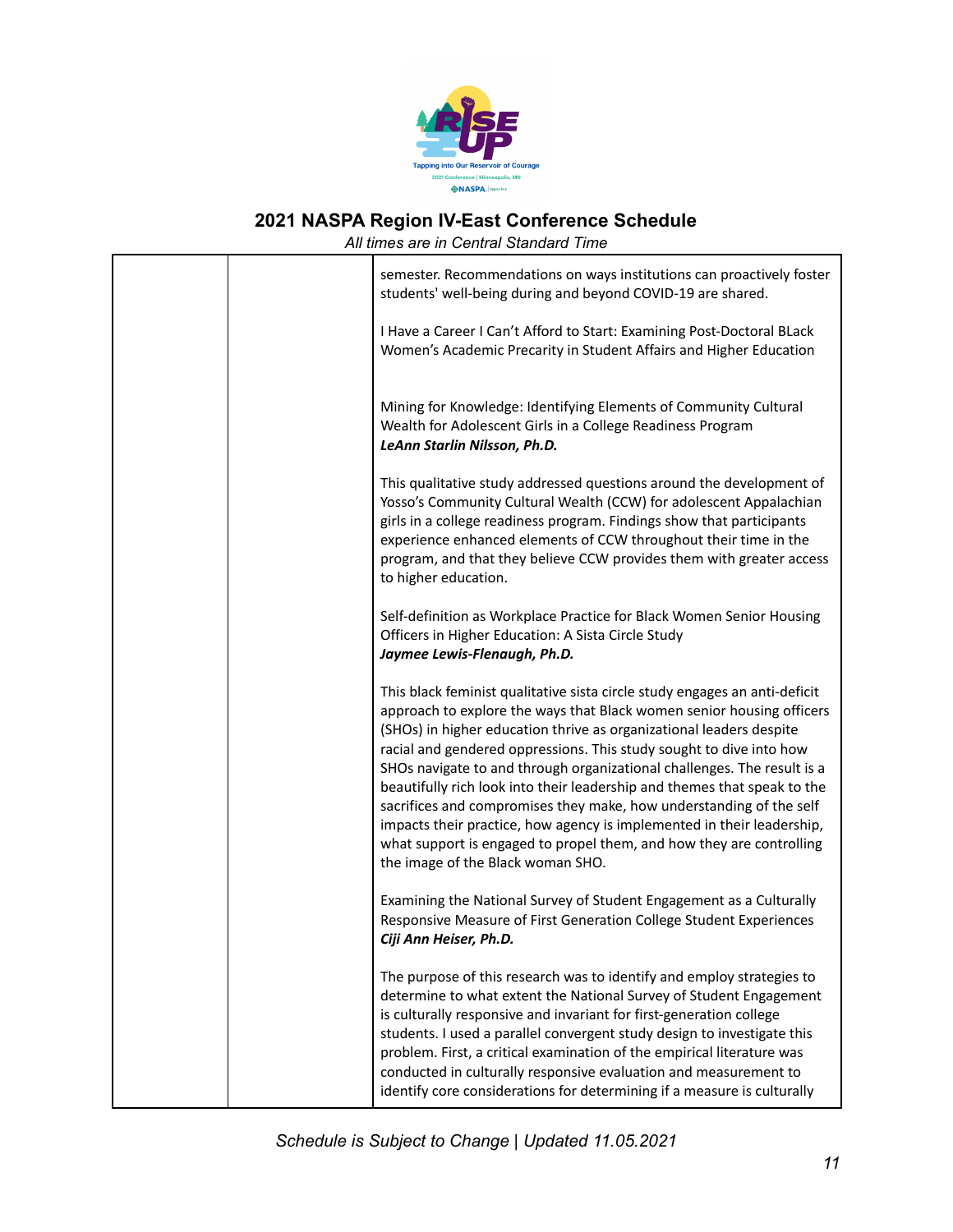

|                                          | All times are in Central Standard Time                                                                                                                                                                                                                                                                                                                                                                                                                                                                                                                                                                                                                                                                                                                                                        |
|------------------------------------------|-----------------------------------------------------------------------------------------------------------------------------------------------------------------------------------------------------------------------------------------------------------------------------------------------------------------------------------------------------------------------------------------------------------------------------------------------------------------------------------------------------------------------------------------------------------------------------------------------------------------------------------------------------------------------------------------------------------------------------------------------------------------------------------------------|
|                                          | responsive and invariant. Second, a multi-group confirmatory factor<br>analysis was conducted to establish configural, metric, and scalar<br>invariance. Taking the results of the two studies together, one can<br>determine that the National Survey of Student Engagement is culturally<br>responsive and invariant for first-generation college students when<br>compared to continuing-generation college students in this study.                                                                                                                                                                                                                                                                                                                                                        |
|                                          | Town Gown Divide? Exploring Community Engagement in Higher Ed &<br>K-12 Leadership During a Pandemic<br>S. Gavin Weiser<br><b>Linsay DeMartino</b><br><b>Paige Bushman</b>                                                                                                                                                                                                                                                                                                                                                                                                                                                                                                                                                                                                                    |
|                                          | This project attempts to document and craft nuanced understandings<br>of the experiences of educational administrators under extreme crises<br>to ascertain what might be learned for educational leaders and<br>institutions to better respond to crises in the future. The focus of this<br>article are the distinct differences in the ways that higher education<br>and K-12 school districts engaged with their community during the<br>beginning of the pandemic. Our results indicate the use of vastly<br>different manners of engagement which are caused by and contribute<br>to the decline of democratization in higher education, including the<br>reliance on mimetic isomorphism, the lack of civic engagement, and the<br>continued ascendency of the neoliberal institution. |
|                                          | The Academic and Professional Socialization of Multicultural Student<br><b>Affairs Educators</b><br><b>Laila McCloud</b><br><b>Robin Phelps-Ward</b>                                                                                                                                                                                                                                                                                                                                                                                                                                                                                                                                                                                                                                          |
|                                          | The purpose of this study is to explore the experiences of multicultural<br>student affairs educators who are charged with not only transforming<br>the campus climate but increasing the success of historically<br>marginalized student populations (Stewart, 2012). Ahmed (2012) notes<br>the unique position of individuals who are engaged in diversity work<br>because they "do not simply work at institutions, they also work on<br>them" (p. 22). Understanding how multicultural student affairs (MSA)<br>educators work in their institutions to enhance the student experience<br>provides important insight into improving campus climate and<br>institutionalizing diversity work.                                                                                              |
| <b>Concurrent Educational Sessions 6</b> |                                                                                                                                                                                                                                                                                                                                                                                                                                                                                                                                                                                                                                                                                                                                                                                               |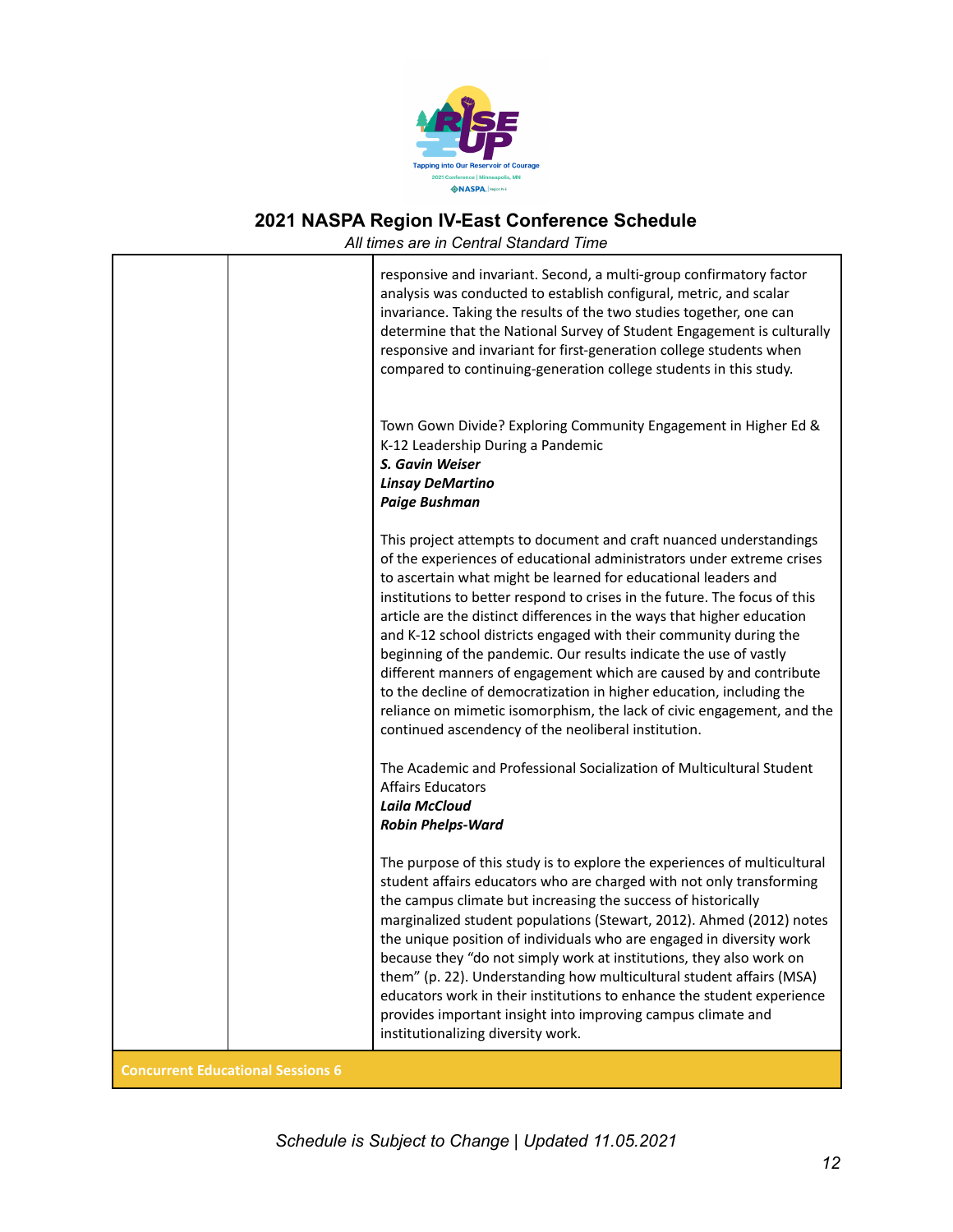

| 5:15 p.m. | 6:15 p.m. | Discussing White Identity: Racism and Our Work with Students and<br>Colleagues                                                                                                                                                                                                                                                                                                                                                                                                 |
|-----------|-----------|--------------------------------------------------------------------------------------------------------------------------------------------------------------------------------------------------------------------------------------------------------------------------------------------------------------------------------------------------------------------------------------------------------------------------------------------------------------------------------|
|           |           | Room Location: Ballroom 4                                                                                                                                                                                                                                                                                                                                                                                                                                                      |
|           |           | Jesse Langer, Assistant Dean of Students, University of St. Thomas                                                                                                                                                                                                                                                                                                                                                                                                             |
|           |           | Discussing White Identity is a monthly gathering of colleagues from the<br>Division of Student Affairs at the University of St. Thomas. It is open to<br>colleagues of all races. We gather to discuss aspects of White identity,<br>how it shows up at St. Thomas, and how it impacts our work with<br>students and colleagues.                                                                                                                                               |
| 5:15 p.m. | 6:15 p.m. | Academic Distress Workshops for Graduate Students: Addressing<br>Procrastination Perfectionism and Imposter Syndrome                                                                                                                                                                                                                                                                                                                                                           |
|           |           | Room Location: Deer Lake                                                                                                                                                                                                                                                                                                                                                                                                                                                       |
|           |           | Jenny Steiner, Coordinator of Student Academic Success Services,<br>University of Minnesota Twin Cities<br>Sarra Beckham-Chasnoff, Senior Supervising Psychologist, Student<br>Counseling Services, University of Minnesota Twin Cities                                                                                                                                                                                                                                        |
|           |           | Procrastination, Perfectionism, and Imposter Syndrome were concerns<br>graduate students addressed when accessing academic counseling and<br>coaching services at the University of Minnesota. This session describes<br>the development, content, and structure of a workshop series that<br>addressed these concerns and how it allowed for connection and<br>reflection among students. Attendees will be provided tools to develop<br>similar workshops on their campuses. |
| 5:15 p.m. | 6:15 p.m. | The "White or Other" Struggle: Understanding and Supporting Middle<br>Eastern College Students                                                                                                                                                                                                                                                                                                                                                                                 |
|           |           | Room Location: Pine/Cedar Lake                                                                                                                                                                                                                                                                                                                                                                                                                                                 |
|           |           | Brandon Shamoun, Coordinator of Student Engagement, Wayne State<br>University<br>Ahmad Awada, Student Services Center Coordinator, Wayne State<br>University                                                                                                                                                                                                                                                                                                                   |
|           |           | MENASA-identified college students may struggle with being supported<br>on campus. During this presentation, we will discuss four topic areas in<br>addressing and supporting this student population, including                                                                                                                                                                                                                                                               |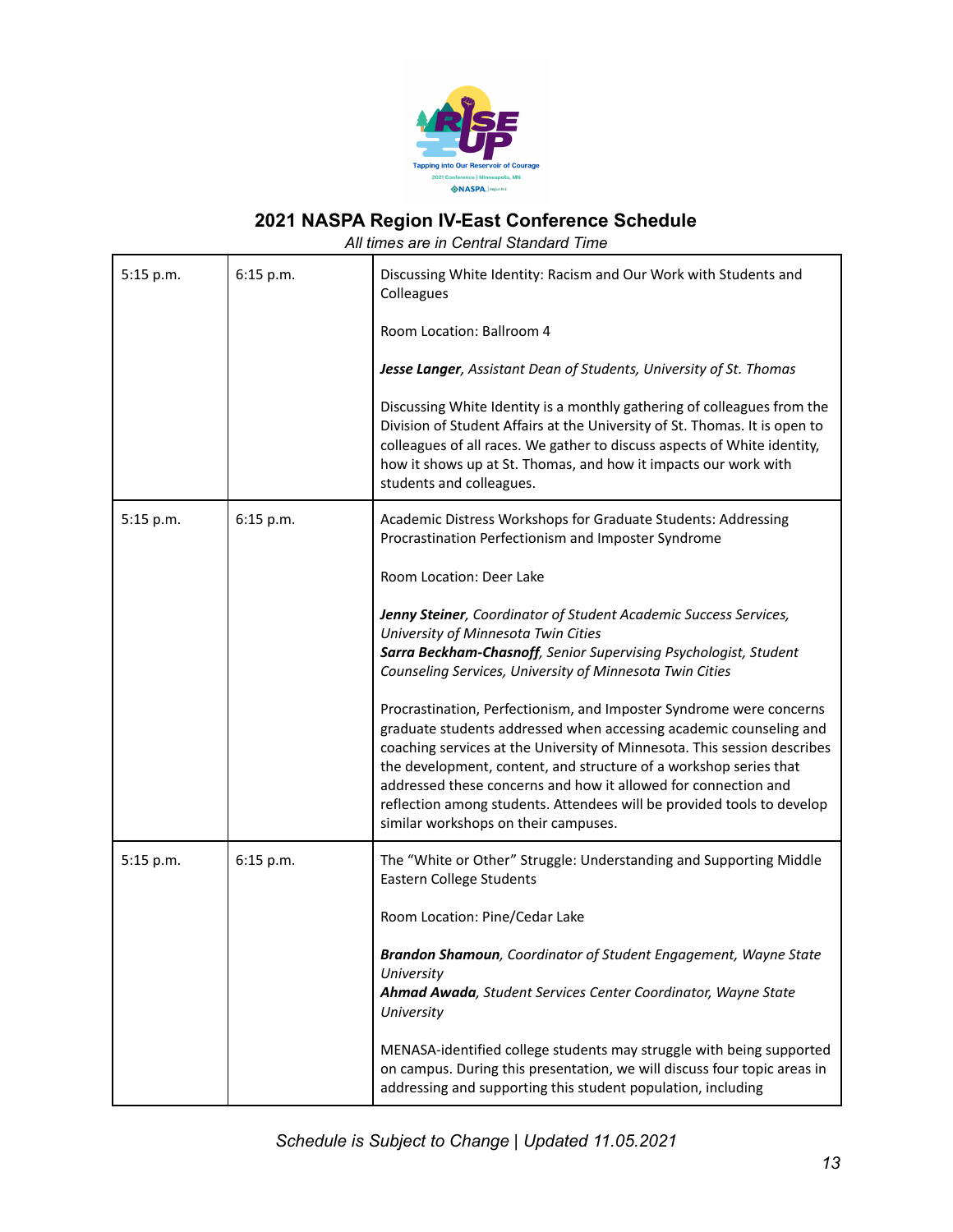

|                        |                         | understanding key terms, facts and data, societal and popular views,<br>and overall understanding and support of this student population in<br>higher education.                                                                                                                                                                                                                                                                                                                                             |
|------------------------|-------------------------|--------------------------------------------------------------------------------------------------------------------------------------------------------------------------------------------------------------------------------------------------------------------------------------------------------------------------------------------------------------------------------------------------------------------------------------------------------------------------------------------------------------|
| 5:15 p.m.              | 6:15 p.m.               | ACT with Care: Rising Together through Academic Care Team                                                                                                                                                                                                                                                                                                                                                                                                                                                    |
|                        |                         | Room Location: Elk Lake                                                                                                                                                                                                                                                                                                                                                                                                                                                                                      |
|                        |                         | Jacob Issacs, Director of Student Success and Academic Advising,<br>University of Minnesota Crookston<br>Josh Parrill, Assistant Director of Student Success, University of<br>Minnesota Crookston<br>Kelsey Torgerson, STEM Academic Advisor, University of Minnesota<br>Crookston<br>Savala DeVoge, Dean of Student Engagement, University of Minnesota<br>Crookston<br>In 2021, UMN Crookston implemented ACT With Care: an Academic<br>Care Team (ACT) working alongside our existing Care Team. In this |
|                        |                         | session, presenters will discuss Academic Care Team, its collaboration<br>with Care Team, and how both holistically help students succeed.<br>Participants will brainstorm implementation/improvement of similar<br>programs on their campuses, and discuss collaborative approaches to<br>student success and retention.                                                                                                                                                                                    |
| 6:15 p.m.              | 7:15 p.m.               | <b>Regional Business Meeting</b>                                                                                                                                                                                                                                                                                                                                                                                                                                                                             |
| 8:00 p.m.<br>8:00 p.m. | 9:00 p.m.<br>10:00 p.m. | State Social (In-Person Only), Room Location: Atrium<br>Conference Social (In-Person Only), Room Location: Atrium                                                                                                                                                                                                                                                                                                                                                                                            |

| Tuesday, November 9, 2021 |          |                                                                                                                                                                                                                                                                                                                                                                                                                                        |
|---------------------------|----------|----------------------------------------------------------------------------------------------------------------------------------------------------------------------------------------------------------------------------------------------------------------------------------------------------------------------------------------------------------------------------------------------------------------------------------------|
| 7:00 a.m.                 | 8:00a.m. | Morning Walk to Spyhouse Coffee                                                                                                                                                                                                                                                                                                                                                                                                        |
|                           |          | For those looking to get some extra steps in and picking up some coffee<br>from a local coffee shop before heading to their first session, we invite<br>you to join us for a morning walk to Spyhouse Coffee. Spyhouse offers a<br>variety of coffees, teas, and locally made pastries. This walk is about 1<br>mile round trip in length and will utilize the Minneapolis Skyway to stay<br>fully indoors, so no need to wear a coat. |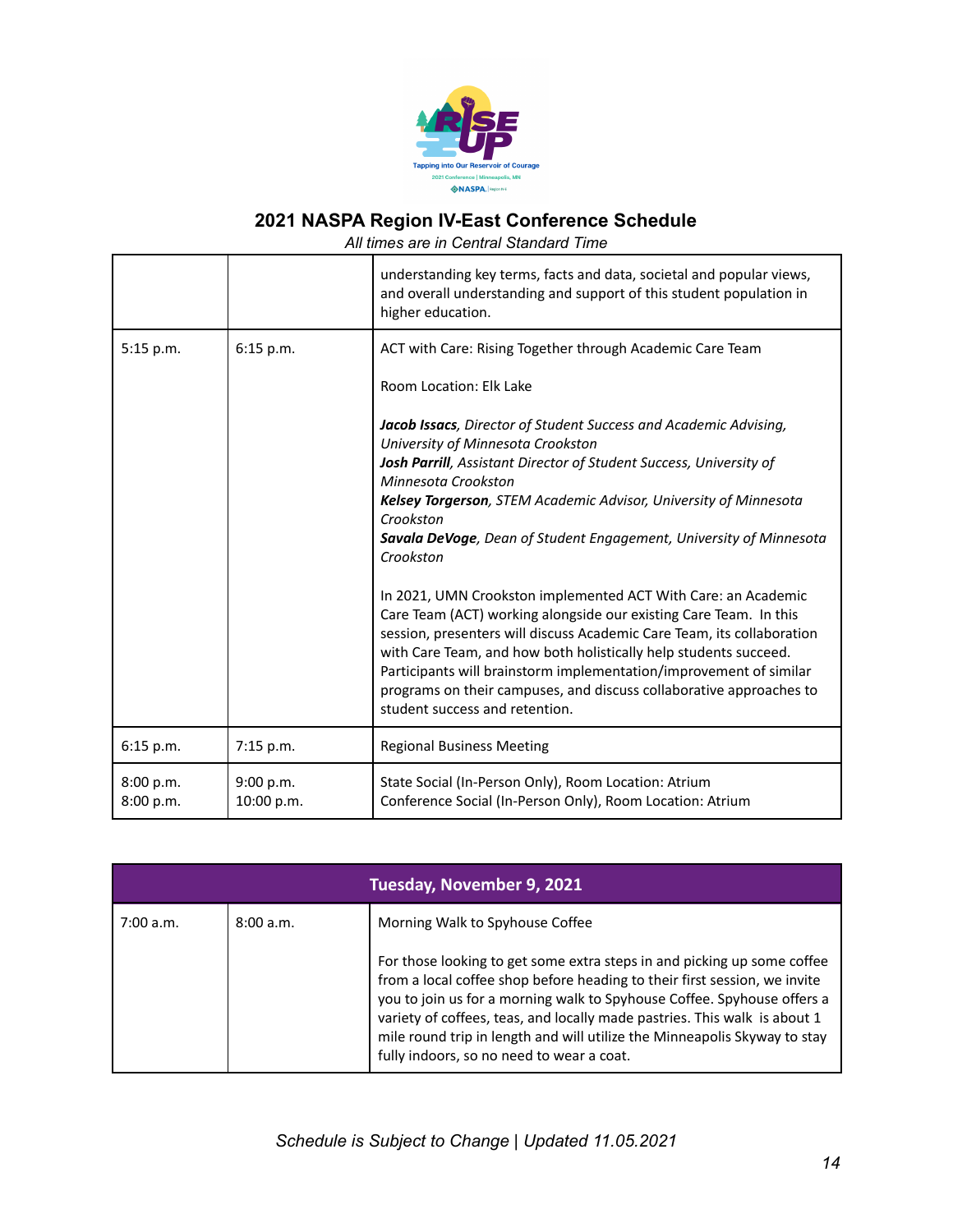

| 7:00 a.m. | 8:00 a.m.                                                 | Minneapolis 5K<br>For those looking to see a bit more of Minneapolis and get their blood<br>pumping in the morning, join us for a 5k run outside in downtown<br>Minneapolis. This 3.3 mile route features relatively flat terrain, will take<br>you across the Mississippi River, and features a number of iconic views<br>of downtown Minneapolis.                                                                                                                                                                             |
|-----------|-----------------------------------------------------------|---------------------------------------------------------------------------------------------------------------------------------------------------------------------------------------------------------------------------------------------------------------------------------------------------------------------------------------------------------------------------------------------------------------------------------------------------------------------------------------------------------------------------------|
| 8:00 a.m. | 12:00 p.m.                                                | <b>Exhibit Hall</b>                                                                                                                                                                                                                                                                                                                                                                                                                                                                                                             |
|           | <b>Concurrent Educational Sessions 7 (In-Person Only)</b> |                                                                                                                                                                                                                                                                                                                                                                                                                                                                                                                                 |
| 9:00 a.m. | 10:00 a.m.                                                | Honoring the "Face Behind the Mask": Interrogating Masculine<br>Performatives<br>Room Location: Elk Lake                                                                                                                                                                                                                                                                                                                                                                                                                        |
|           |                                                           | Vern Klobassa, Director of Student Development; Co-Director FYE,<br>University of St. Thomas<br>Keenan Colquitt, Diversity Scholars Network Program Lead, University<br>of Michigan<br>Tracy Davis, Professor, Western Illinois University                                                                                                                                                                                                                                                                                      |
|           |                                                           | Patriarchy and hegemonic masculinity negatively affect all, including<br>men's submersion of authentic inclinations to perform socially<br>constructed and rewarded "mask of masculinities". Subverting that<br>mask creates space between self and system where dogmatic standards<br>can be (re)examined. Learn how you can create environments where<br>men come to understand the negative consequences of hegemony and<br>become comfortable enacting authentic masculine identities.                                      |
| 9:00 a.m. | 10:00 a.m.                                                | Oh You're the One Keeping Us Open<br>Room Location: Pine/Cedar Lake                                                                                                                                                                                                                                                                                                                                                                                                                                                             |
|           |                                                           | <b>Michael Lango, Director Academic Advising and Exploration Center,</b><br>University of Wisconsin-Whitewater<br>This panel presentation will share the results of a multiple-case study<br>that explored the experience and impact of SSAOs who lead their<br>college's response in the first year of the COVID-19 pandemic. The<br>researcher will share findings, followed by a facilitated conversation<br>with SSAOs to examine their crisis leadership and the implications for<br>practice that emerged from the study. |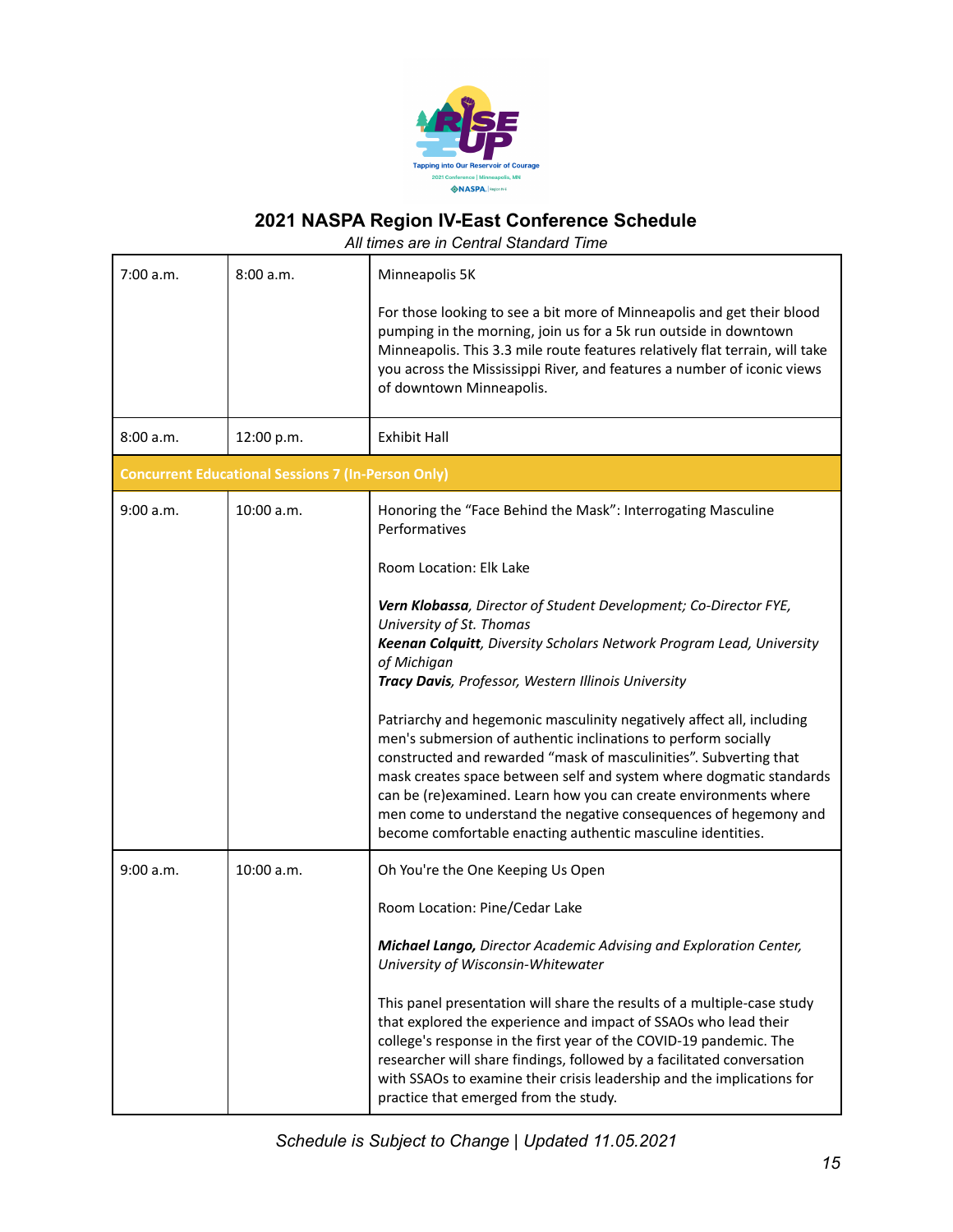

| 9:00 a.m.                                                 | 10:00 a.m.   | Raising the Bar on Academic Outcomes: A Third Party Program<br>Evaluation of the University of Minnesota Student Parent HELP Center                                                                                                                                                                                                                                                                                                                                                             |
|-----------------------------------------------------------|--------------|-------------------------------------------------------------------------------------------------------------------------------------------------------------------------------------------------------------------------------------------------------------------------------------------------------------------------------------------------------------------------------------------------------------------------------------------------------------------------------------------------|
|                                                           |              | Room Location: Ballroom 4                                                                                                                                                                                                                                                                                                                                                                                                                                                                       |
|                                                           |              | Susan Warfield, Program Director, University of Minnesota-Twin Cities<br>The Student Parent HELP Center at the University of Minnesota-Twin<br>Cities has been serving at-risk. undergraduate, pregnant, and parenting<br>students since 1984. Their longevity in the field, along with the early<br>adoption of electronic databases has provided the SPHC with a broad<br>and deep pool of data and the ability to link staff contact, program<br>service use, and positive student outcomes. |
| 9:00 a.m.                                                 | 10:00 a.m.   | Leaving the Now for What's Next: Embracing Courage and Rejecting<br>Imposterism                                                                                                                                                                                                                                                                                                                                                                                                                 |
|                                                           |              | Room Location: Deer Lake                                                                                                                                                                                                                                                                                                                                                                                                                                                                        |
|                                                           |              | Lamesha Brown, Director of Advising Testing and Career Services, St.<br>Cloud Technical and Community College<br>Doug Thompson, Vice President for Equity and Inclusion, Gustavus<br>Adolphus College                                                                                                                                                                                                                                                                                           |
|                                                           |              | Determining when to apply for that next-level position can cause a lot<br>of emotions. While it is an extremely exciting time, many of us may also<br>deal with imposterism-where we doubt our abilities despite little<br>evidence for that doubt. In this session, we will discuss how we rejected<br>imposterism and embraced the courage we needed in order to<br>successfully navigate moving from entry-level to mid-level and mid-level<br>to senior-level positions, respectively.      |
| <b>Concurrent Educational Sessions 8 (In-Person Only)</b> |              |                                                                                                                                                                                                                                                                                                                                                                                                                                                                                                 |
| $10:15$ a.m.                                              | $11:15$ a.m. | Engaging in the Curricular Approach: Lessons Learned                                                                                                                                                                                                                                                                                                                                                                                                                                            |
|                                                           |              | Room Location: Elk Lake                                                                                                                                                                                                                                                                                                                                                                                                                                                                         |
|                                                           |              | Erica Thompson, Associate Director of Residence Life, University of St.<br><b>Thomas</b>                                                                                                                                                                                                                                                                                                                                                                                                        |
|                                                           |              | The University of St. Thomas, a comprehensive Catholic university in<br>Minneapolis/St. Paul, Minnesota, is in its fourth year of a<br>university-wide curricular approach. Participants will learn about<br>challenges and opportunities with implementing a curricular approach                                                                                                                                                                                                               |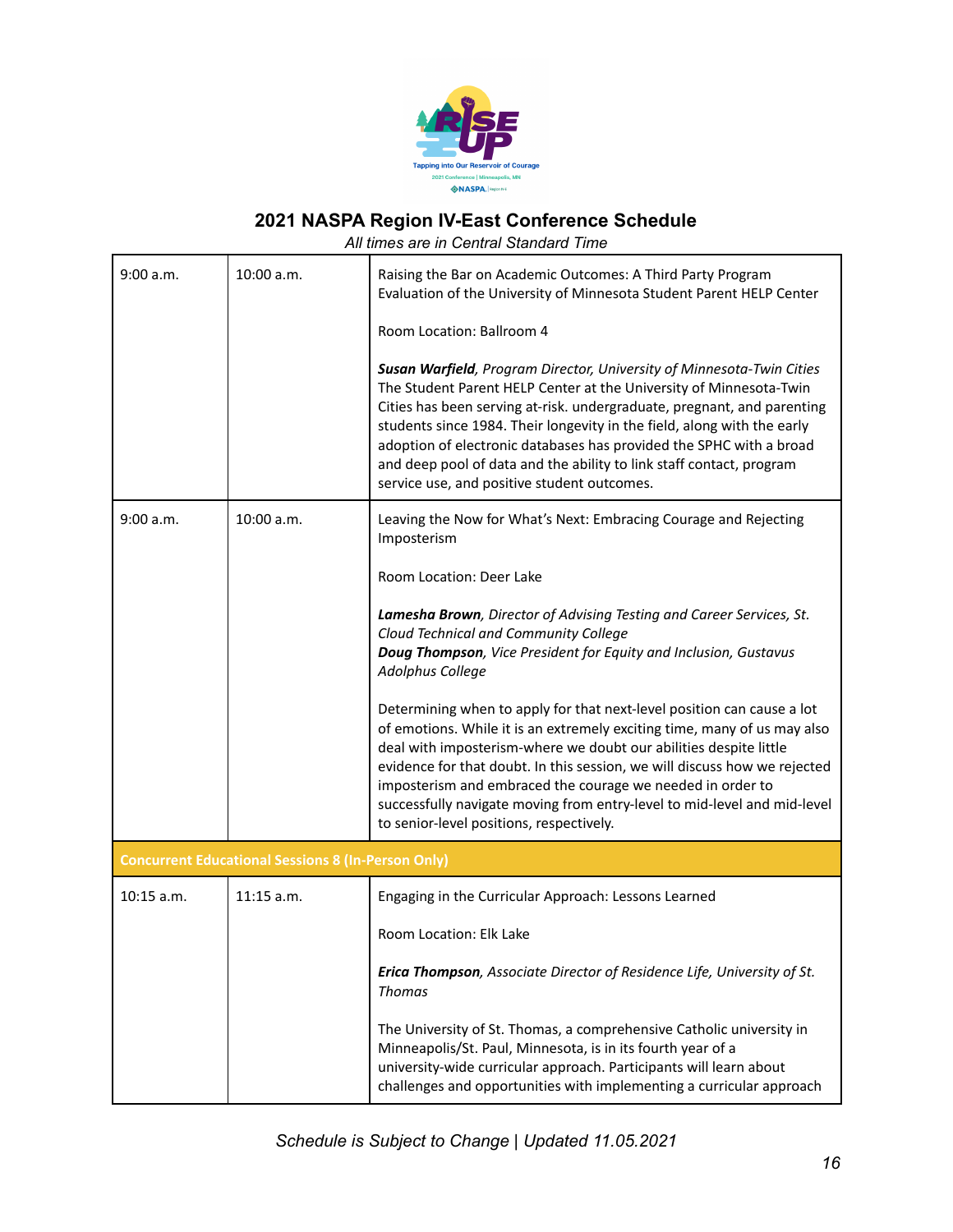

|            |           | at a university-wide level, strategies for engaging stakeholders from a<br>variety of functional areas, and possibilities for educating staff on<br>implementing a curricular approach.                                                                                                                                                                                                                                                                               |
|------------|-----------|-----------------------------------------------------------------------------------------------------------------------------------------------------------------------------------------------------------------------------------------------------------------------------------------------------------------------------------------------------------------------------------------------------------------------------------------------------------------------|
|            |           | Fostering Anti-Racism Accountability for White Students                                                                                                                                                                                                                                                                                                                                                                                                               |
|            |           | Room Location: Pine/Cedar Lake                                                                                                                                                                                                                                                                                                                                                                                                                                        |
|            |           | Aryn Lipnicki, Assistant Director for Student Engagement, University of<br>Minnesota - Twin Cities                                                                                                                                                                                                                                                                                                                                                                    |
|            |           | Work-related to equity and inclusion has to be done at a variety of<br>levels including individual, intragroup, and intergroup. In this session,<br>we will discuss how a White Accountability Group can be used to<br>support White students in doing their personal and intragroup work to<br>challenge racism and create a just space for all students.                                                                                                            |
|            |           | Promoting Social Justice Through Study Abroad                                                                                                                                                                                                                                                                                                                                                                                                                         |
|            |           | Room Location: Deer Lake                                                                                                                                                                                                                                                                                                                                                                                                                                              |
|            |           | <b>Courtney Brost</b> , Promoting Social Justice Through Study Abroad,<br>University of Minnesota - Twin Cities                                                                                                                                                                                                                                                                                                                                                       |
|            |           | Due to the global pandemic, education abroad reinvented itself through<br>new virtual study abroad programs. However, these new programs may<br>continue to perpetuate inequality in student participation in study<br>abroad. And with a growing international audience for the Black Lives<br>Matter movement, universities need to address this inequality and<br>prepare students for questions about social justice in cross-cultural<br>international settings. |
|            |           | Regional and National NASPA Involvement Discussion                                                                                                                                                                                                                                                                                                                                                                                                                    |
|            |           | Room Location: Ballroom 4                                                                                                                                                                                                                                                                                                                                                                                                                                             |
|            |           | <b>Bernard Little</b> , Region IV-Director                                                                                                                                                                                                                                                                                                                                                                                                                            |
|            |           | You are invited to meet with the Region IV-E Director to talk about<br>engagement throughout the region as well as national opportunities.<br>Our goal is to ensure our regional colleagues are able to find ways to<br>get involved and be connected.                                                                                                                                                                                                                |
| 11:30 a.m. | 1:00 p.m. | Conference Closing with Keynote and Luncheon                                                                                                                                                                                                                                                                                                                                                                                                                          |